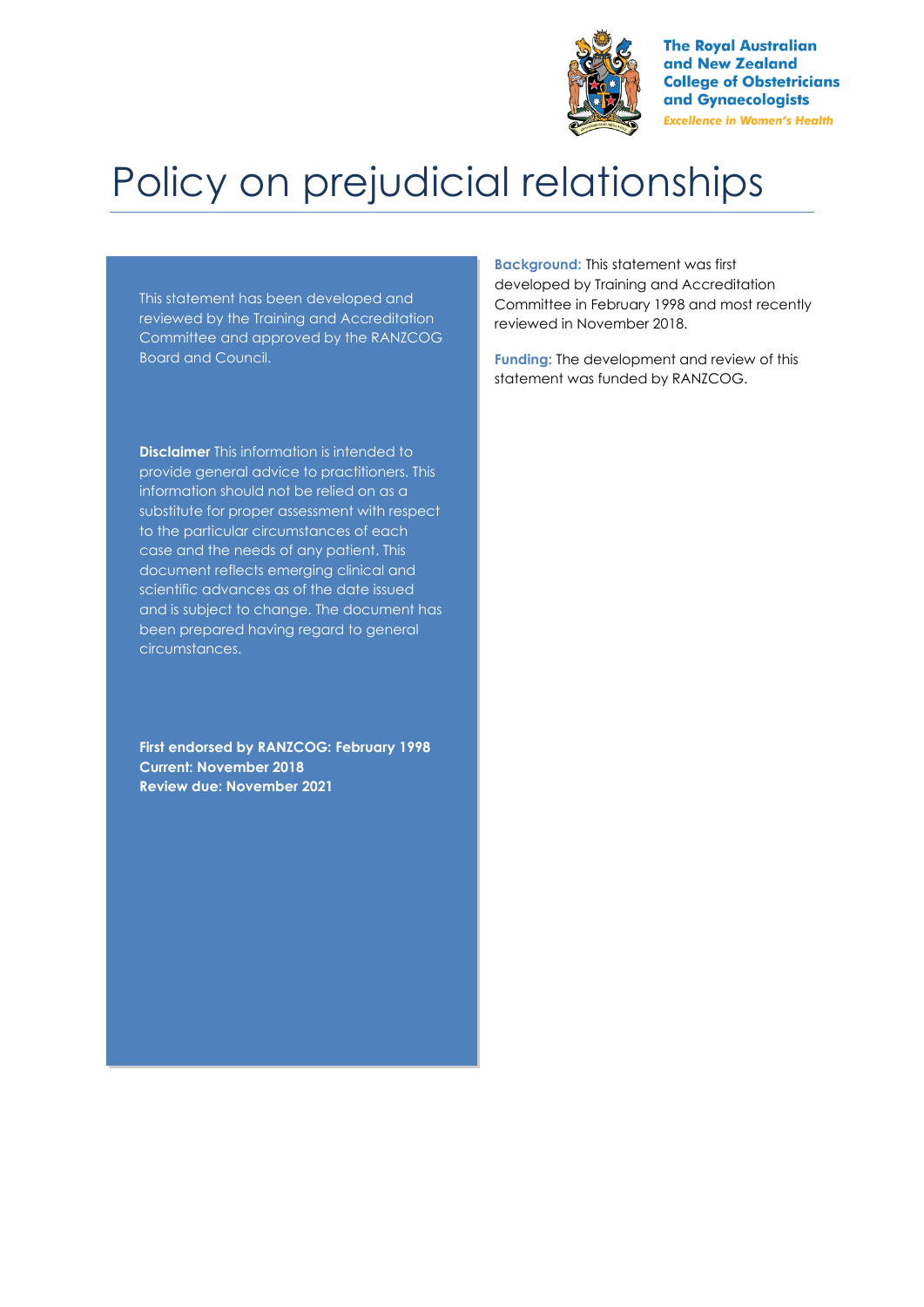In developing this statement of policy, principles and procedures, the aim of the RANZCOG Council is to both protect Fellows, Members and RANZCOG staff in the performance of their duties related to training and assessment, and to safeguard the interests of trainees enrolled with the RANZCOG (in MRANZCOG/ FRANZCOG, Subspecialty, or Certificate of Women's Health (CWH), DRANZCOG and DRANZCOG Advanced training programs).

Emphasis is placed on the ethical responsibility not to abuse power, trust, and access to training positions or resources in relationships between RANZCOG trainees and those appointed or employed by the RANZCOG to trainer, assessor or supervisory roles. There is the potential for conflicts of interest, real or perceived, to occur when the trainer/assessor/supervisor is in a position of power over the trainee. A prejudicial relationship has the potential to affect both the trainee involved and other trainees in the relevant institution and/or the relevant training program.

Health department and individual hospital policies regarding equal opportunity and sexual harassment, and Medical Board codes of practice may also be relevant in this context.

It is clear that both trainees and trainers/assessors/supervisors have rights and responsibilities within this ethical framework. Teaching and supervisory positions carry with them an implied ethos of exemplary behaviour towards those entrusted to them for training and assessment. Complementing this is the expectation that trainees, conduct themselves with appropriate professionalism in their interaction with trainers/assessors/supervisors.

Wide publicity, discussion and regular review of the content of these guidelines is encouraged so that RANZCOG fellows, members, trainees and College staff will understand the issue as one of professional conduct and safeguards and not as an invasion of privacy.

## **Ethical Obligations for trainers/ supervisors/ assessors:**

The following documents published by the RANZCOG should be used to guide the parties involved in the trainee/trainer/supervisor/assessor relationship(s):

- (1) *Re-accreditation of Hospitals in the FRANZCOG Training Program: Standards and Procedures [for FRANZCOG training]*
- (2) *Standards for the Accreditation of CGO/COGU/CMFM/CREI/CU Training Units [for Subspecialty training]*
- (3) *RANZCOG Code of Ethical Practice*

If doubt exists regarding the appropriate application of guidelines (particularly where uncertainty may adversely affect a trainee), trainers, supervisors and assessors are required to discuss the matter with the Chair of the relevant RANZCOG committee (i.e. the Chair of the relevant Regional/New Zealand Training Accreditation Committee, and, where necessary, the Chair of the College Training Accreditation Committee in the case of MRANZCOG/FRANZCOG training; the Chair of the relevant Subspecialty Committee in the case of Subspecialty training; and, in the case of CWH/DRANZCOG/DRANZCOG Advanced training, the Chair of the Training, Accreditation and Recertification Subcommittee of the Conjoint Committee for the Diploma of Obstetrics and Gynaecology).

Trainers, supervisors and assessors must declare all personal or immediate family interests, or a relationship involving financial interests, with a trainee which are relevant to the integrity of the appropriate training program to the Chair of the relevant RANZCOG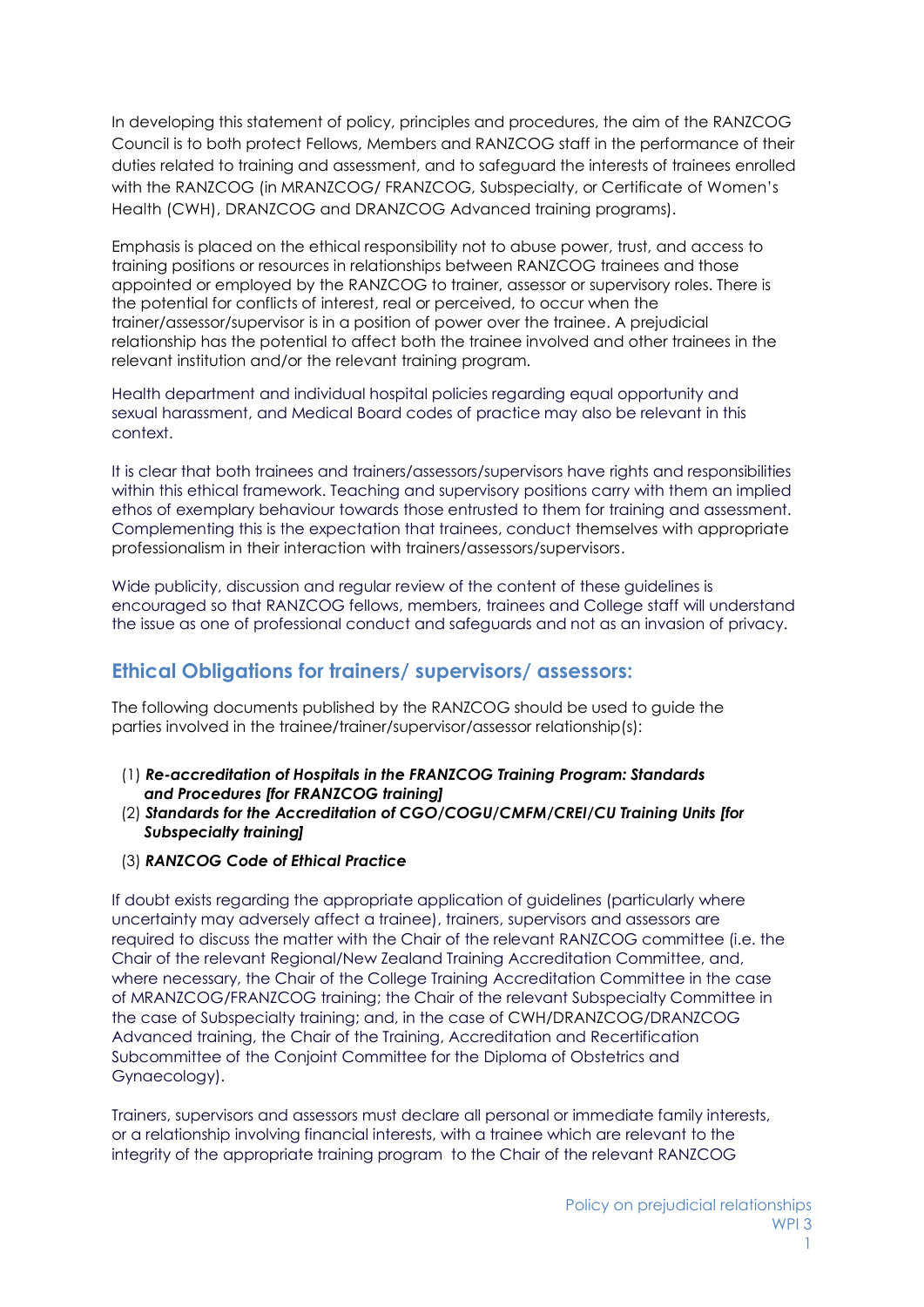committee (as listed above). Examiners must declare all personal or immediate family interests, or a relationship involving financial interests, which are relevant to the integrity of the RANZCOG examination process to the Chair of the Education and Assessment Committee (in the case of the MRANZCOG or CWH/DRANZCOG examination process) or the Chair of the relevant Subspecialties Committee (in the case of Subspecialty examinations).

If a personal, immediate family or financial interest with a trainee does exist, a Fellow, Member or employee of the RANZCOG shall not take part in any of the following matters in relation to that trainee, or any other trainee who may be affected by that relationship:

- selection for entry into FRANZCOG training;
- selection for any RANZCOG approved training post;
- assessment procedures;
- training supervision or co-ordination of an Integrated Training Program;
- selection for any prize.

Trainers, supervisors and assessors should not ask for, nor encourage, the giving of any form of benefit in connection with their official duties. They should avoid situations where the acceptance or giving of any form of benefit may be seen to be a conflict of interests with official duties. Benefits may be defined to include gifts, gratuity, remuneration, allowance, fee, subsidy, consideration, free service and entertainment.

Trainers, supervisors and assessors should not disclose official information to any unauthorised persons or organisations without the authority to do so, unless the disclosure is permitted in the ordinary discharge of official duty, or the release is authorised by the trainee concerned. Employers do not have the automatic right to access RANZCOG Training and Accreditation data regarding a trainee.

#### **Appointments**

All training and examination appointments are made on behalf of or by the RANZCOG, and *not* by individual institutions.

#### **Complaints Procedure**

In the event that a prejudicial relationship occurs, or is perceived to have occurred, and is not dealt with by the RANZCOG trainer/assessor/supervisor stepping aside from his/her position, the following procedure should occur:

- The matter should be reported to the Chair of the relevant RANZCOG committee (as listed above).
- If the relevant Chair or Chairs are unable to resolve the matter, the relevant Chair(s) must report the matter to the RANZCOG Standards and Complaints Committee for further assessment and appropriate action.